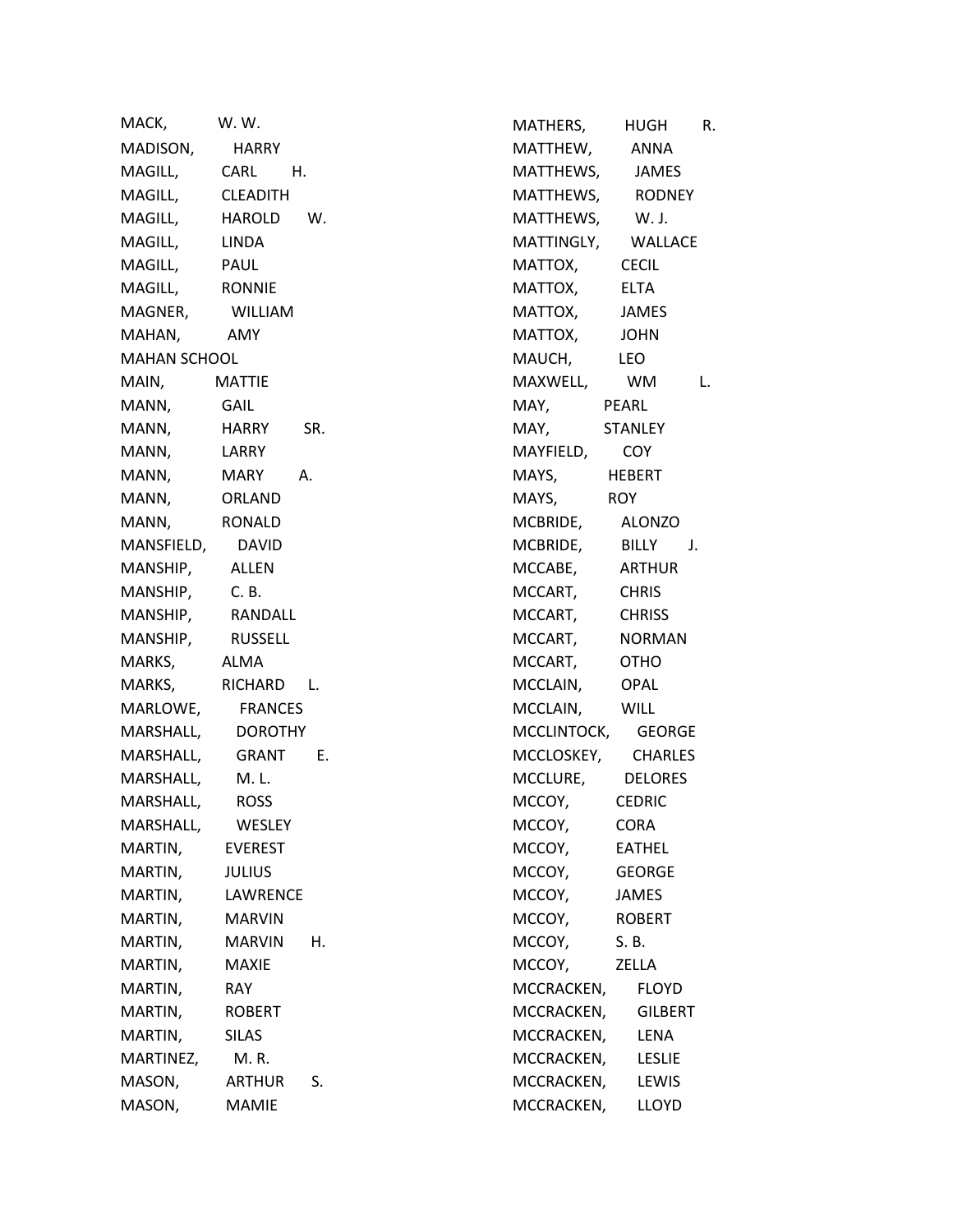MCCRACKEN, LULA MCCRACKEN, RAY MCCRACKEN, ROBERT MCCRACKEN, WILLIS MCCULLOUGH, ALBERT MCCULLOUGH FARMS INC MCCUNE, CHARLES MCCUNE, WALTER MCDERMED, GLENN MCDERMED, MARVIN MCDONALD, CLEO MCDONALD, CLIFFORD MCDONALD, J. O. MCDONALD, LEOTIS MCDONALD, NOEL MCELLIGOTT, ML MCFALL, ROSA A. MCFARLAND, HAZEL MCFELEA, THOMAS N. MCGUIRE, MARGARET B. MCINTIRE, FRANK MCINTOSH, ARTHUR MCINTOSH, HESTER MCINTOSH, PAUL MCINTYRE, LESLIE MCINTYRE, ROY MCKEIGHEN, JAMES MCKIBBEN, JAMES MCKIBBEN, ROY MCKINNEY, AGNES MCKINNEY, HOWARD MCKINNEY, VIRGIL E. MCKNIGHT, CORNOS MCLAIN, EDWARD C. MCLEAN, ANNA MCNABB, MILDRED MCNEELY, BILLY MCNEELY, RAYMOND C. MCNEELY, ROBERT MCNEELY, WANDA MCPHEARSON, PAUL MCPHERSON, HAZEL L. MCPHERSON, J. S.

MCPHERSON, MARY MCQUEARY, JAMES MCVAY, RAY MCVEY, WILLIE MEDLOCK, JERRY MEDLOCK, JERRY MEDLOCK, ROBERT MEEHAN, KENNETH MEEHAN, OSCAR MEFFORD, WILMA MEHL, JOHN W. MELTON, ARTHUR W. MELTON, LOLA MENGES, JOSEPH MENGES, PHIL MERKLEY, EDWARD MERRY, THELMA MESOROSH, DOROTHY MEYER, CHARLES MIDWESTERN HATCHERIES INC MILLER, CARL MILLER, CATHERINE MILLER, CHARLES MILLER, FRED D. MILLER, FREDERICK MILLER, HELEN P. MILLER, HOWARD MILLER, JACK MILLER, JOSEPHINE MILLER, LEO MILLIGAN, GEORGE MILLIGAN, LUCILLE MILLIGAN, MARY MILLIGAN, W. L. MILLS, CLARENCE MILLS, CLARENCE MILLS, PHILLIP MILLS, VERN R. MINTON, JOHN P. MINTON, JOHN R. MITCHELL, CHESTER MITCHELL, EMANUEL MITCHELL, GLADYS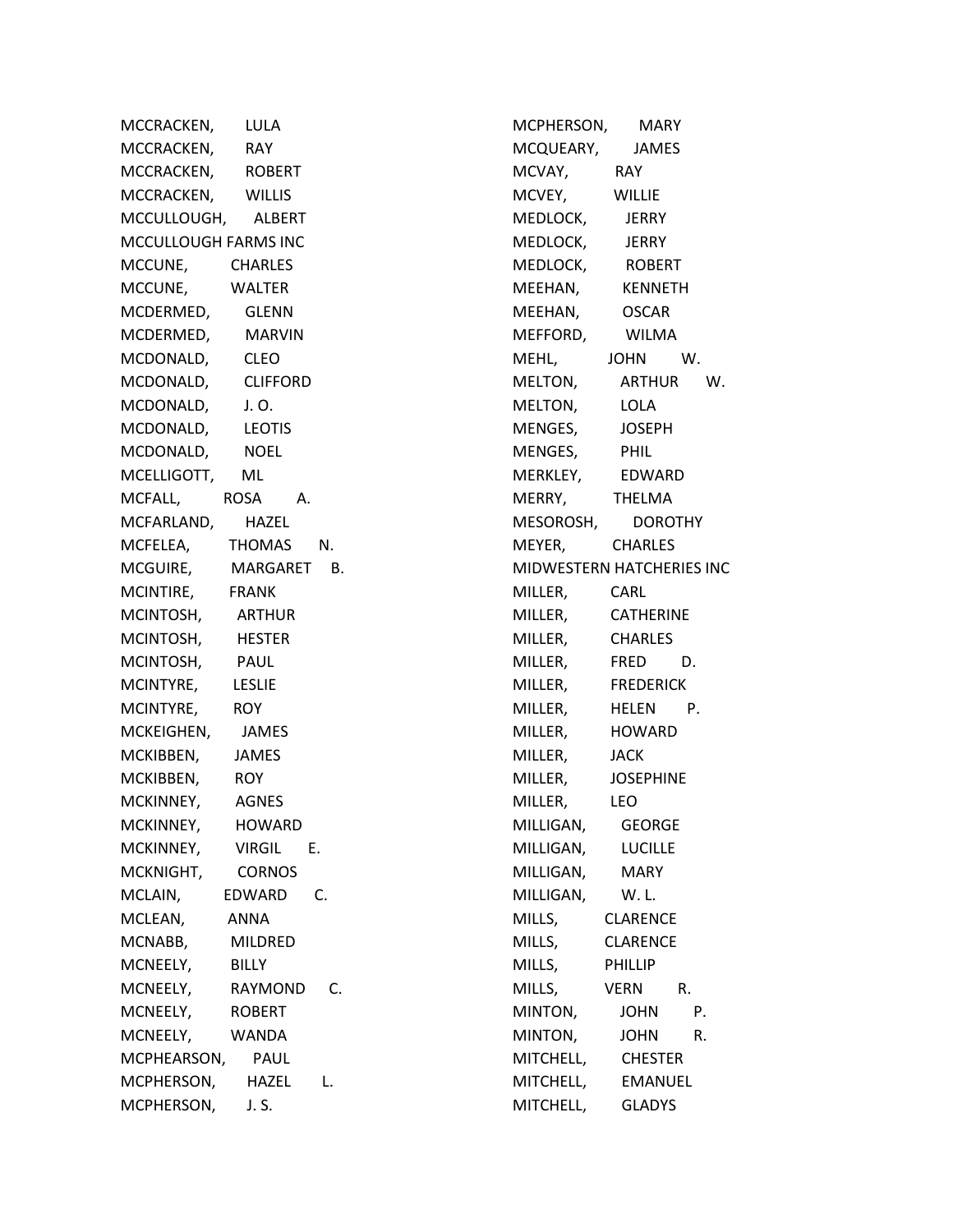| MOBLEY, GLADYS          |                   |
|-------------------------|-------------------|
| MOFFATT, CHARLES        |                   |
| MOFFATT, CLARENCE       |                   |
| MOFFATT, HARLEY         |                   |
| MOFFATT, NELLIE         |                   |
| MOFFATT, PATRICIA       |                   |
| MOFFATT, ROY            |                   |
| MOFFATT, WILLIE         |                   |
| MOFFITT, GEORGE         |                   |
| <b>MOM'S TRUCK STOP</b> |                   |
| MONROE, LULA            |                   |
| MONTGOMERY, LOUIS       |                   |
| MONYHAM, TURNES         |                   |
| MOON, A.G.              |                   |
|                         | MOON, DOROTHY B.  |
|                         | MOON, ETHEL M.    |
| MOON, LEOTA             |                   |
| MOON, LULU              |                   |
| MOON, ROY               |                   |
| MOORE, CHARLES          |                   |
| MOORE, CHESTER          |                   |
| MOORE, CLYDE            |                   |
| MOORE, RAY              |                   |
| MOORE, RAYMOND          |                   |
| MOORE, RESSIE           |                   |
| MORGAN, ED              |                   |
|                         | MORGAN, GEORGE T. |
|                         | MORGAN, GLENN E.  |
| MORGAN, HOWARD          |                   |
| MORGAN, HUGHIE          |                   |
| MORGAN,                 | J. T.             |
| MORGAN,                 | <b>MABEL</b>      |
| MORGAN,                 | <b>SAM</b>        |
| MORRIS,                 | C. R.             |
| MORRIS,                 | <b>CHARLES</b>    |
| MORRIS,                 | G. L.             |
| MORRIS,                 | <b>GLENN</b>      |
| MORRIS,                 | <b>HARRY</b>      |
| MORRIS,                 | <b>HOWARD</b>     |
| MORRIS,                 | R. E.             |
| MORRIS,                 | <b>ROY</b>        |
| MOSERMAN,               | WAUHNEETA         |
| MOSSON,                 | JAMES             |

| MOSSON,    | JAMES          |            |  |
|------------|----------------|------------|--|
| MOSTELLER, | ROSCOE         |            |  |
| MUNDY,     | <b>BERTHA</b>  |            |  |
| MUNDY,     | <b>BLANCH</b>  |            |  |
| MUNDY,     | <b>EDMUND</b>  |            |  |
| MUNDY,     | ELLA           |            |  |
| MUNDY,     | FREELEY        |            |  |
| MUNDY,     | HOMER          |            |  |
| MUNDY,     | JAMES          |            |  |
| MUNDY,     | <b>KENNETH</b> |            |  |
| MUNDY,     | MABEL          |            |  |
| MUNDY,     | MAY            |            |  |
| MUNDY,     | <b>RACHEL</b>  |            |  |
| MUNDY,     | RENZO          |            |  |
| MUNDY,     | RUSSELL        |            |  |
| MUNDY,     | <b>STANLEY</b> |            |  |
| MUNDY,     | <b>WAYNE</b>   |            |  |
| MURPHY,    | <b>CURTIS</b>  |            |  |
| MURPHY,    | JOE            |            |  |
| MURPHY,    | <b>JOHN</b>    |            |  |
| MURPHY,    | SHERMAN        |            |  |
| MUSIC,     | CHAD           |            |  |
| MUSIC,     | <b>CHARLES</b> |            |  |
| MYERS,     | D. S.          |            |  |
| MYERS,     | <b>KENNETH</b> |            |  |
| MYERS,     | LEON           |            |  |
| MYERS,     | <b>VICTOR</b>  |            |  |
| MYLER,     | <b>ALVIA</b>   |            |  |
| MYLER,     | EVA.           |            |  |
| MYNATT,    | MAGGIE         |            |  |
| NANCE,     | <b>HOMER</b>   |            |  |
| NANCE,     | <b>JAMES</b>   | JR.        |  |
| NEAFUS,    | STRAUD         | E.         |  |
| NEAL,      | <b>DEWEY</b>   |            |  |
| NEAL,      | LORENA         |            |  |
| NELSON,    | ALEX           |            |  |
| NELSON,    | <b>ARTHUR</b>  |            |  |
| NELSON,    | EARL           |            |  |
| NELSON,    | <b>HARRY</b>   | JR.        |  |
| NELSON,    | <b>HARRY</b>   | <b>CSR</b> |  |
| NELSON,    | <b>LARRY</b>   |            |  |
| NELSON,    | <b>MELVIN</b>  |            |  |
| NELSON,    | ROBERT         | L.         |  |